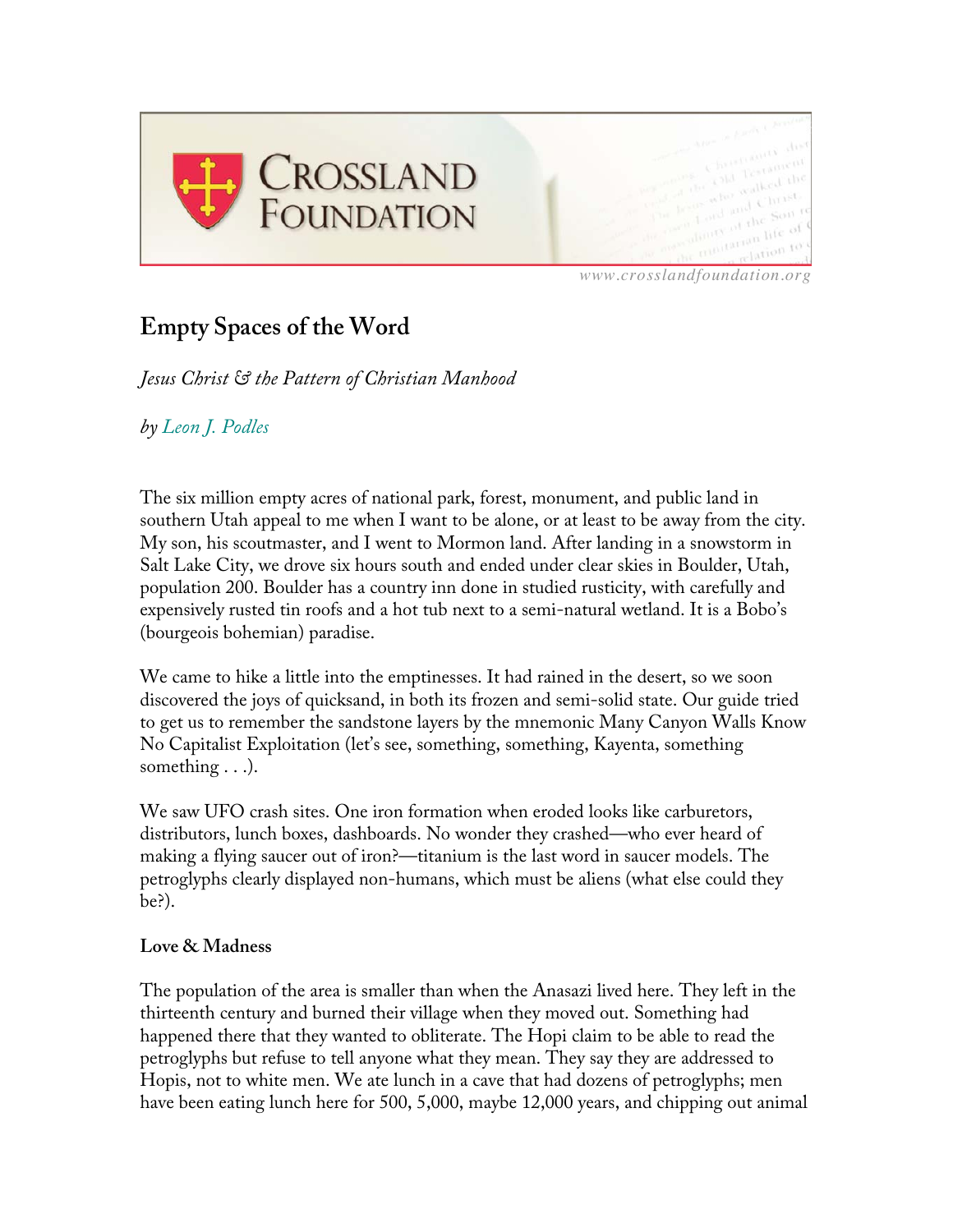and human and other figures for centuries. The ground is littered with tools and shards left over from arrow-making.

After a day of tramping on the slickrock, we dined at the Hell's Backbone Grill, named after a local ridge that has a semi-maintained road on it. Geographic place names in the area are not welcoming: Death Canyon, Tarantula Mesa.

Somehow, two nice ladies, Anglo converts to Buddhism, ended up in this Mormon town and operate a five-star restaurant at the edge of nothing. We dined on trout, aged beef, gingerbread, and small-vineyard California wines as we gazed into the darkness, which went on forever. A corner of the restaurant had a shrine to Buddha with offerings of candles and flowers.

Outside, all was beauty and emptiness. The beauty can be loved passionately, but the emptiness can drive men mad. Edward Abbey loved the red rock but expected no burning bush or revelation in a universe devoid of all spirits but our own; he committed suicide. Others have gazed into the emptiness and seen evil: the demons that haunt the wasteland and that tempted Jesus in the desert. Yet the desert is where Moses found God.

The ancients envisioned the inhabited world as a small circle amid the wastes; they had no idea how small the inhabited part of the universe is and how vast the wastes of time and space that surround the little island of light in which humans live. Outside is emptiness and darkness, but the emptiness is not just terrifying, it is beautiful. In those silences the whisper of the Word is heard more clearly than in the din of crowded rooms.

The saints went out into the desert to wrestle with demons but also to find God. Skeptics suspect there is nothing to find, that God is just a phantasm with which we people the emptiness so that it is less frightening. Even an angry God would be better than nothing at all.

"Be still, and know that I am God," we are commanded as the first step to wisdom. Man weaves his own world around him and forgets that he is not the Creator. The rocks have been shaped for purposes we can only guess at; the generations who walked and hunted and ate and died and became dust and blew away on the wind also have their own purposes, at which we can only guess. Guessing is mostly what we do when we try to understand the universe.

Why did the Buddhist ladies settle in a Mormon town? Why did the Anasazi burn their village? Why did the hunters spend hours on remote ledges chipping out figures we cannot identify? The small mysteries of life teach us humility, a humility that we need even more when confronting the bigger mysteries. Why the billions of years before life appeared, before man walked the earth, why the vast silences between the stars, which in dark matter hold 90 percent of the mass of the universe?